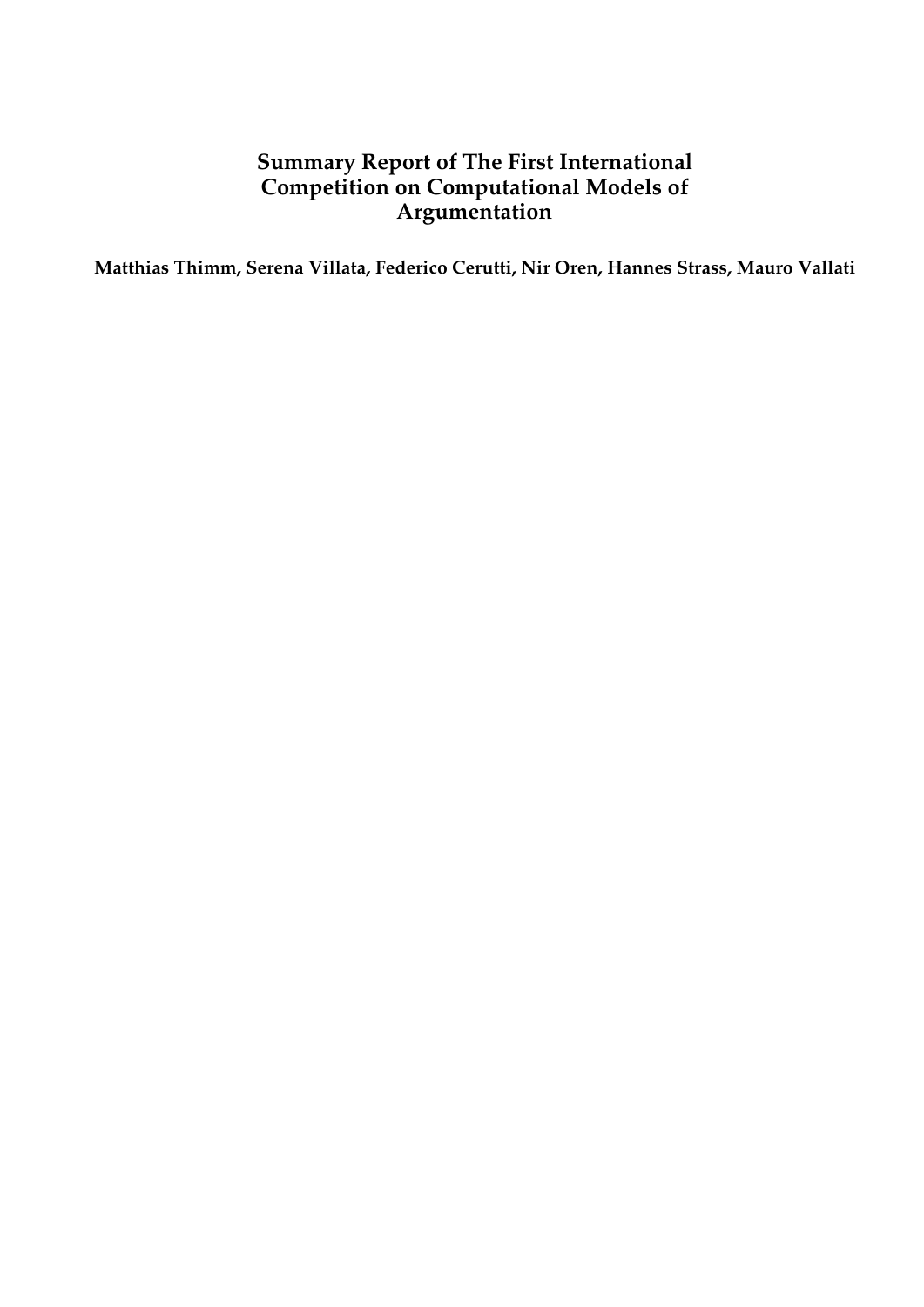We review the First International Competition on Computational Models of Argumentation (ICMMA'15). The competition evaluated submitted solvers performance on four different computational tasks related to solving abstract argumentation frameworks. Each task evaluated solvers in ways that pushed the edge of existing performance by introducing new challenges. Despite being the first competition in this area, the high number of competitors entered, and differences in results, suggest that the competition will help shape the landscape of ongoing developments in argumentation theory solvers.

#### **Introduction**

Computational models of argumentation are an active research discipline within Artificial Intelligence that has grown since the beginning of the 1990s (Dung 1995). While still a young field when compared to areas such as SAT solving and Logic Programming, the argumentation community is very active, with a conference series (COMMA, which began in 2006) and a variety of workshops and special issues of journals. Argumentation has also worked its way into a variety of applications. For example, Williams et al. (2015) described how argumentation techniques are used for recommending cancer treatments, while Toniolo et al. (2015) detail how argumentation-based techniques can support critical thinking and collaborative scientific inquiry or intelligence analysis.

Many of the problems that argumentation deals with are computationally difficult, and applications utilising argumentation therefore require efficient solvers. To encourage this line of research, we organised the First International Competition on Computational Models of Argumentation (ICCMA), with the intention of assessing and promoting state of the art solvers for abstract argumentation problems, and to identify families of challenging benchmarks for such solvers.

The objective of ICCMA'15 is to allow researchers to compare the performance of different solvers systematically on common benchmarks and rules. Moreover, as witnessed by competitions in other AI disciplines such as planning and SAT solving, we see ICCMA as a new pillar of the community which provides information and insights on the current state of the art, and highlights future challenges and developments.

This article summarises the first ICCMA held in 2015 (ICCMA'15). In this competition, solvers were invited to address standard decision and enumeration problems of abstract argumentation frameworks (Dunne and Wooldridge 2009). Solvers' performance is evaluated based on their time taken to provide a correct solution for a problem; incorrect results were discarded. More information about the competition, including complete results and benchmarks, can be found on the ICCMA website.<sup>1</sup>

### **Tracks**

In abstract argumentation (Dung 1995), a directed graph  $(A, R)$  is used as knowledge representation formalism, where the set of nodes A are identified with the arguments under consideration and  $R$  represents a conflict-relation between arguments, i. e.,  $aRb$  for  $a, b \in A$  if  $a$  is a counterargument for  $b$ . The framework is abstract because the content of the arguments is left unspecified. They could, for example, consist of a chain of logical deductions from logic programming with defeasible rules (Simari 1992); a proof for a theorem in classical logic (Besnard and Hunter 2007); or an informal presumptive reason in favour of some conclusion (Walton, Reed, and Macagno 2008). The notion of conflict then depends on the chosen formalisation. Irrespective of the precise formalisation used, one can identify a subset of arguments that can be collectively accepted given inter-argument conflicts. Such a subset is referred to as an *extension*, and (Dung 1995) defined four commonly used argumentation semantics — namely the complete (CO), preferred ( $\overrightarrow{PR}$ ), grounded (GR), and stable (ST) semantics — each of which define an extension differently. More precisely, a complete extension is a set of arguments which do not attack each other, and in which arguments defend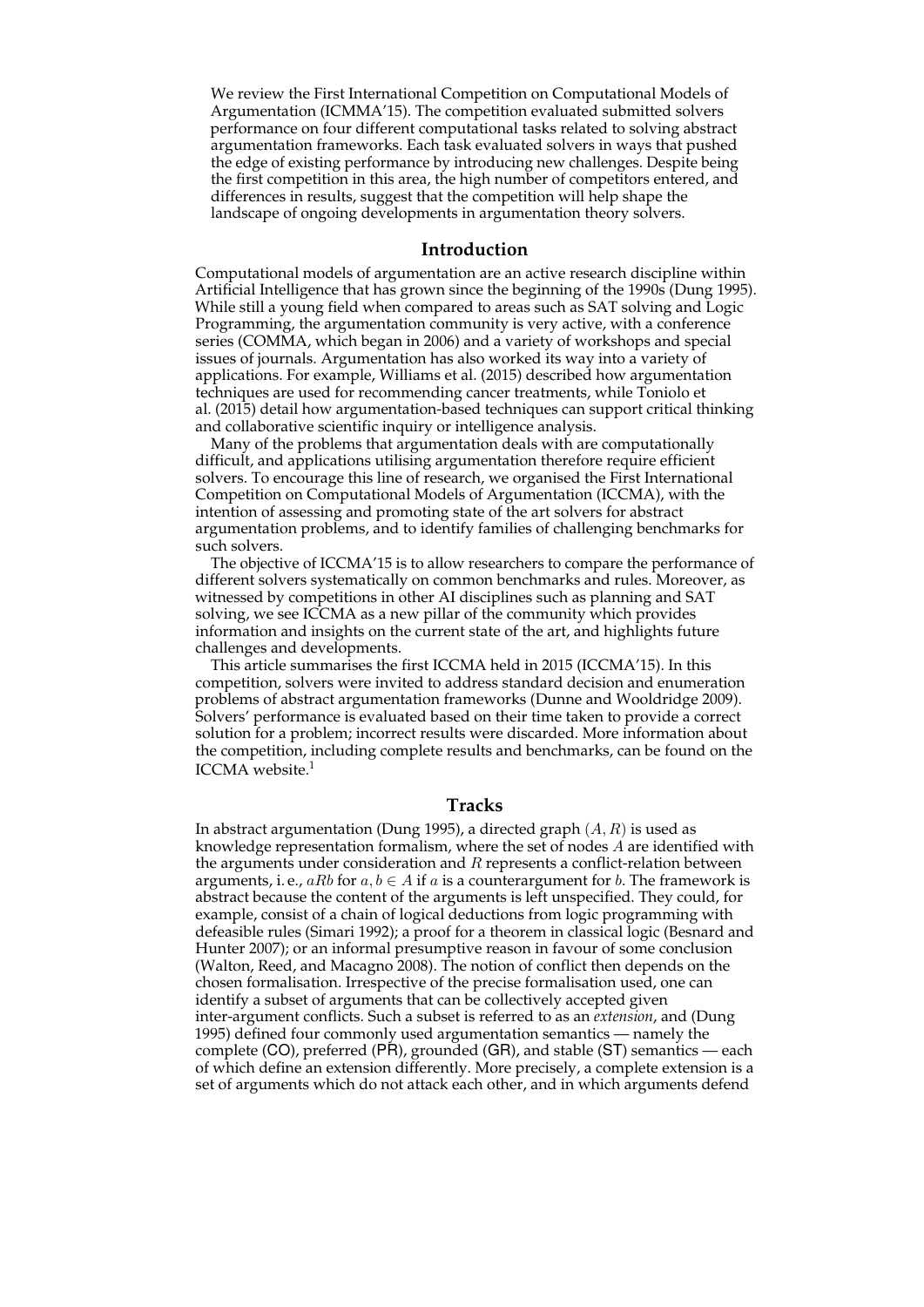each other;<sup>2</sup> a preferred extension is a maximal (w.r.t. set inclusion) complete extension; the grounded extension is the minimal (w.r.t. set inclusion) complete extension; and a stable extension is a complete extension such that each argument not in the extension is attacked by at least one argument within the extension.

The competition was organized around four computational tasks of abstract argumentation:

- 1. Given an abstract argumentation framework, determine some extension (SE)
- 2. Given an abstract argumentation framework, determine all extensions (EE)
- 3. Given an abstract argumentation framework and some argument, decide whether the given argument is contained in some extension (DC)
- 4. Given an abstract argumentation framework and some argument, decide whether the given argument is contained in all extensions (DS)

Combining these four different tasks with the four semantics discussed above yields a total of 16 tracks that constituted ICCMA'15. Each submitted solver was free to support any number of these tracks.

#### **Participants**

The competition received 18 solvers from research groups in Austria, China, Cyprus, Finland, France, Germany, Italy, Romania, and UK, of which eight were submitted to all tracks. The solvers used a variety of approaches and programming languages to solve the competition tasks. In particular, five solvers were based on transformations of argumentation problems to SAT, three on transformations to ASP, two on CSP, and eight were built on tailor-made algorithms. Seven solvers were implemented in  $C/\tilde{C}$ ++, four in Java, two used shell-scripts for translations to other formalisms, and the remaining solvers were implemented in Haskell, Lisp, Prolog, Python, and Go.

All participants were required to submit the source code of their solver, which was made freely available after the competition, to foster independent evaluation and exploitation in research or real-world scenarios, and to hopefully allow for further refinements.

Submitted solvers were required to support the *probo* (Cerutti et al. 2014) command line interface, which was specifically designed for running and comparing solvers within ICCMA.

#### **Performance Evaluation**

Each solver was evaluated over  $N$  different argumentation graph instances within each track ( $N = 192$  for SE and EE, and 576 for DC and DS). Instances were generated with the intention of being challenging — one group of instances was generated so as to contain a large grounded extension and few extensions in the other semantics. This group's graphs were large (1224 to 9473 arguments), and challenged solvers which scaled poorly (i.e., those which used combinatorial approaches for computing extensions). A second group of instances was smaller  $(141$  to 400 arguments), but had a rich structure of stable, preferred, and complete extensions (up to 159 complete extensions for the largest graphs) and thus provided combinatorial challenges for solvers relying on simple search-based algorithms. A final group contained medium-sized graphs (185 to 996 arguments), and featured many strongly connected components with many extensions. This group was particularly challenging for solvers not able to decompose the graph into smaller components.

Each solver was given 10 minutes to solve an instance. For each correctly and timely solved instance the solver received one point, and a ranking for each track was obtained based on points scored on all its instances. Ties were broken by considering total runtime on all instances. Additionally, a global ranking of the solvers across all tracks was generated by computing the Borda count of all solvers in all tracks.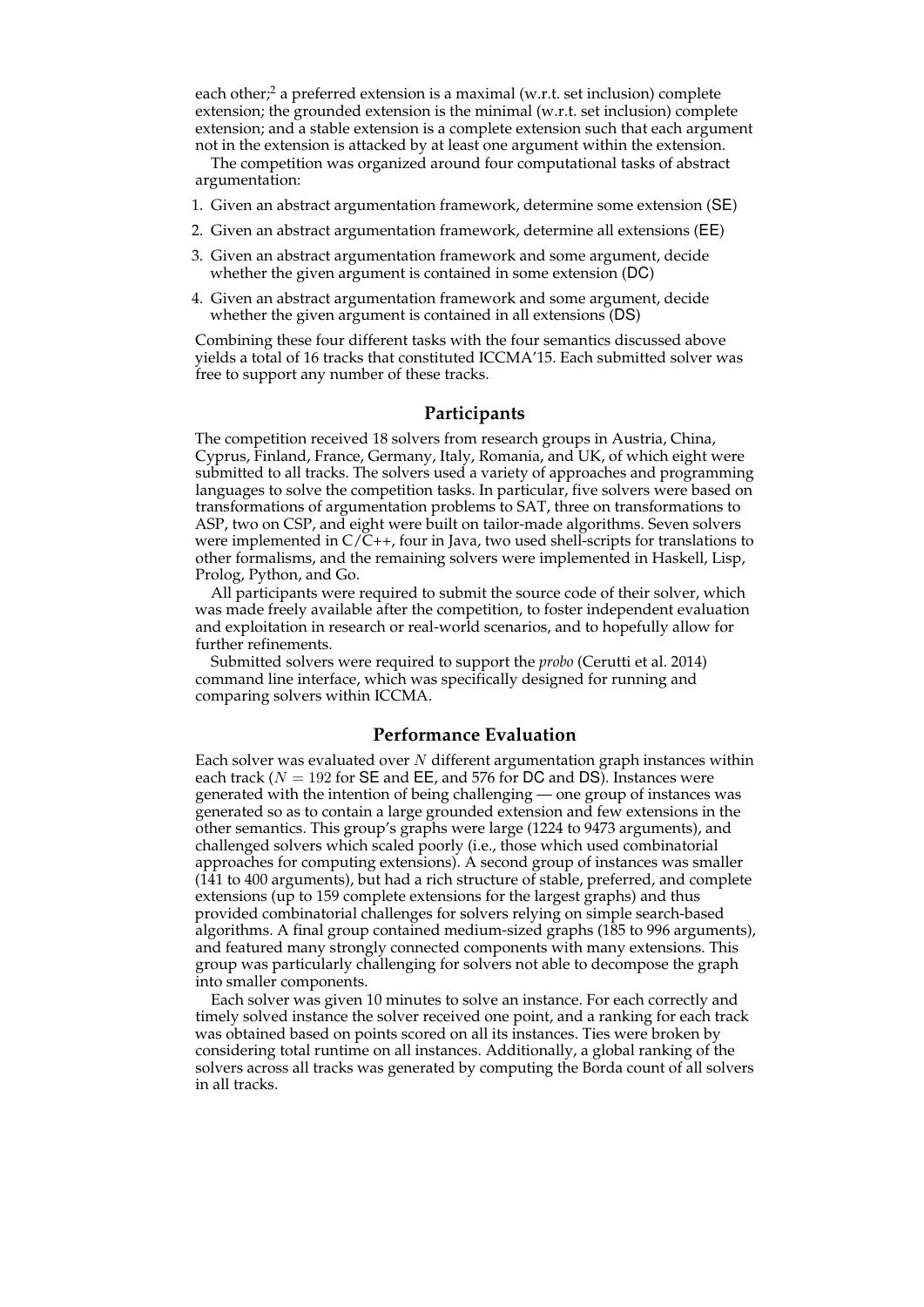## **Results and Concluding Remarks**

The obtained rankings for all 16 tracks can be found on the competition website.<sup>3</sup> The global ranking identified the following top three solvers:

1. CoQuiAAS

2. ArgSemSAT

3. LabSATSolver

Another solver, Cegartix, participated in only three tracks (SE-PR, EE-PR, DS-PR), but came top in all of these. It is interesting to note that these four solvers are based on SAT-solving techniques. Additionally, an Answer Set Programming based solver (ASPARTIX-D) came first in the four tracks related to the stable semantics; there is a strong relationship between these semantics and the answer set semantics which probably explains its strength in these tracks. Information on the solvers and their authors can also be found on the homepage of the competition.

Given the success of the competition, a second iteration will take place in 2017 with an extended number of tracks.

#### **Notes**

<sup>1</sup>http://argumentationcompetition.org/

<sup>2</sup>S ⊂ A defends a if  $\forall bRA$ ,  $\exists c \in S$  s.t. cRb, that is, all attackers of a are counter-attacked by S.

<sup>3</sup>http://argumentationcompetition.org/2015/results.html

## **References**

Besnard, P., and Hunter, A. 2007. *Elements of argumentation*. MIT Press.

Cerutti, F.; Oren, N.; Strass, H.; Thimm, M.; and Vallati, M. 2014. A benchmark framework for a computational argumentation competition. *Proceedings of the 5th International Conference on Computational Models of Argument* 459–460.

Cerutti, F.; Oren, N.; Strass, H.; Thimm, M.; and Vallati, M. 2015. The First International Competition on Computational Models of Argumentation (ICCMA15): Supplementary notes on probo.

Dung, P. M. 1995. On the Acceptability of Arguments and Its Fundamental Role in Nonmonotonic Reasoning, Logic Programming, and n-Person Games. *Artificial Intelligence* 77(2):321–357.

Dunne, P. E., and Wooldridge, M. 2009. Complexity of abstract argumentation. In Rahwan, I., and Simari, G., eds., *Argumentation in AI*. Springer-Verlag. chapter 5, 85–104.

Simari, G. 1992. A mathematical treatment of defeasible reasoning and its implementation. *Artificial Intelligence* 53:125–157.

Toniolo, A.; Norman, T. J.; Etuk, A.; Cerutti, F.; Ouyang, R. W.; Srivastava, M.; Oren, N.; Dropps, T.; Allen, J. A.; and Sullivan, P. 2015. Agent Support to Reasoning with Different Types of Evidence in Intelligence Analysis. In *Proceedings of the 14th International Conference on Autonomous Agents and Multiagent Systems (AAMAS 2015)*, 781–789.

Walton, D. N.; Reed, C.; and Macagno, F. 2008. *Argumentation Schemes*. Cambridge University Press, NY.

Williams, M.; Liu, Z. W.; Hunter, A.; and Macbeth, F. 2015. An updated systematic review of lung chemo-radiotherapy using a new evidence aggregation method. *Lung cancer (Amsterdam, Netherlands)* 87(3):290–5.